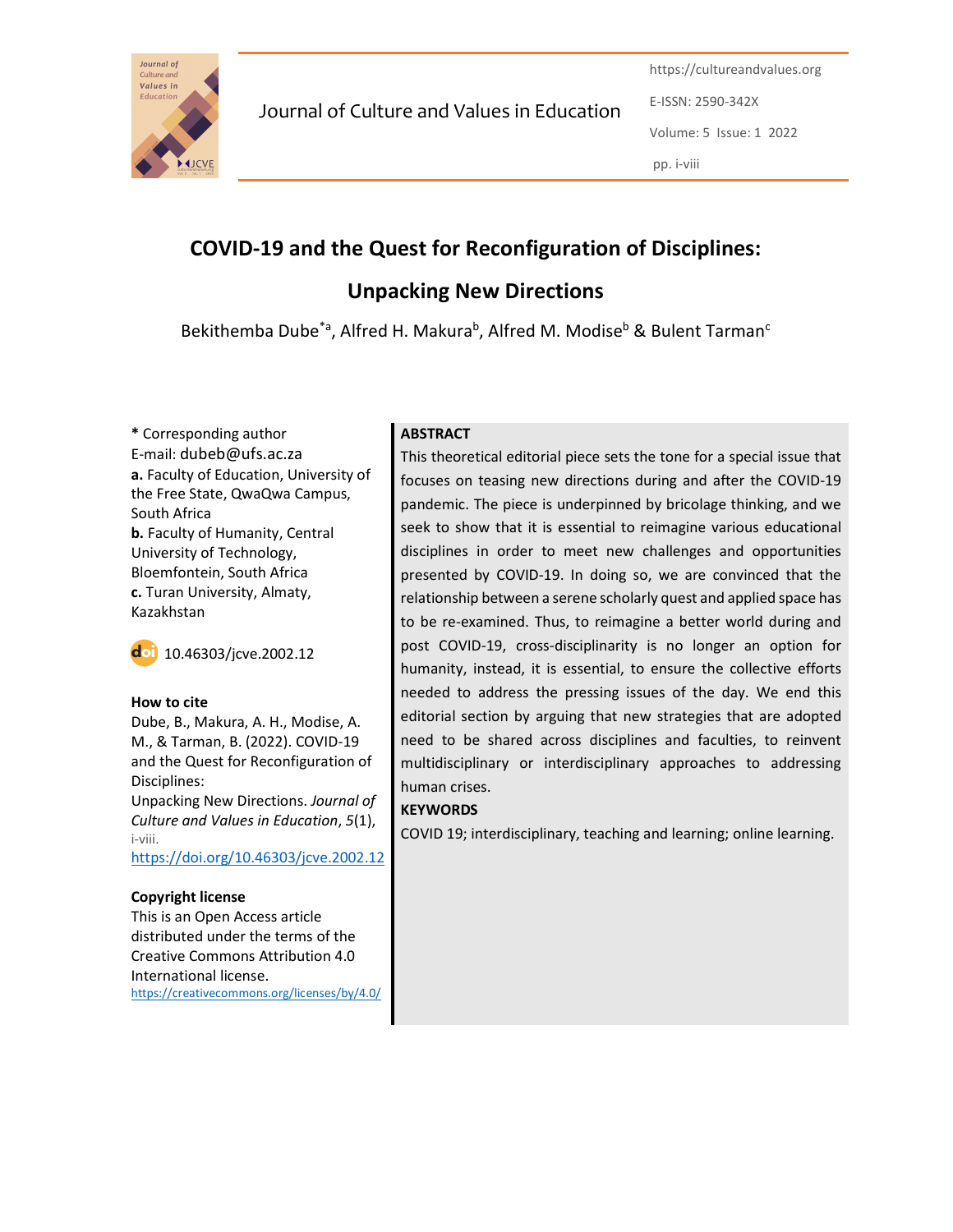#### **INTRODUCTION**

In the  $21^{st}$  century, humanity experienced a worldwide pandemic, COVID-19, which left countries devastated (Dhanani et al., 2020). It was reported that, by "end of July 2020 approximately 17,000,000 cases of COVID-19 had been reported worldwide with more than 660,000 deaths, placing the various life systems in many nations under severe pressure" (Osman & Keevy, 2021, p. xxv). The large number of deaths prompted the World Health Organization (WHO) to declare COVID-19 a pandemic, which ignited universal efforts and approaches to limit the spread of the virus. Among these were tight or hard lockdowns, which saw borders closed, flights grounded, people leaving their offices to work at home, and schools resorting to online learning. This situation became the "new normal" while the pandemic wreaked havoc. In essence, the pandemic ensured that life as we had known it, changed irrevocably. The crisis led many societies to acknowledge the importance of certain workers who had not always been afforded the proper appreciation prior the emergency caused by this pandemic (UNESCO, 2020).

Furthermore, the pandemic lead to the realisation that disciplines cannot remain stagnant in the face of an ever-changing world. New ideas, new approaches and new ways of doing things needed to be investigated to contain the virus and to ensure that disruptions to life systems are minimised. These attempts to innovate had have as its goal ensuring the coexistence of people and the virus – even though the pandemic has slowed, the total eradication of the virus is unlikely. Countries, such as the United Kingdom, Botswana and Namibia, have, at the time of writing, lifted hard lockdown rules, the necessity of wearing face masks, and PCR testing for international travellers, especially for people who have been vaccinated.

The pandemic reminded us of the need for new directions in various academic disciplines, to coexist with the new realities caused by the pandemic (Tarman, 2020). As UNESCO (2020) argues, the COVID-19 crisis reminded us how crucial public education is for societies, communities, and individuals. Therefore, the argument of this editorial is that, to improve human conditions in the face of a crisis, new directions are indispensable, desirable and doable in the context of a pandemic. The successful achievement of these changes hinge, in part, on integrated "curricula based on themes and problems that allows us to learn to live in peace with our common humanity" (UNESCO, 2020, p. 18).

#### THEORETICAL FRAMEWORK: BRICOLAGE

We locate this editorial in bricolage theory. Bricolage "is a concept that originated from anthropology, [and] designates a type of relationship with time and space and an approach to knowledge and reasoning" (Lévi-Strauss, 1967, p. 2). The essence of bricolage is to "make do by applying combinations of the resources at hand to new problems and opportunities" (Baker & Nelson, 2005, p. 333). In the quest to find new directions for disciplines, bricolage thinking, as proposed by Rapport and Overing (2014), seeks to "put together of multiple cultural forms to innovate and create something new or more fit for purpose". With the effect of the COVID-19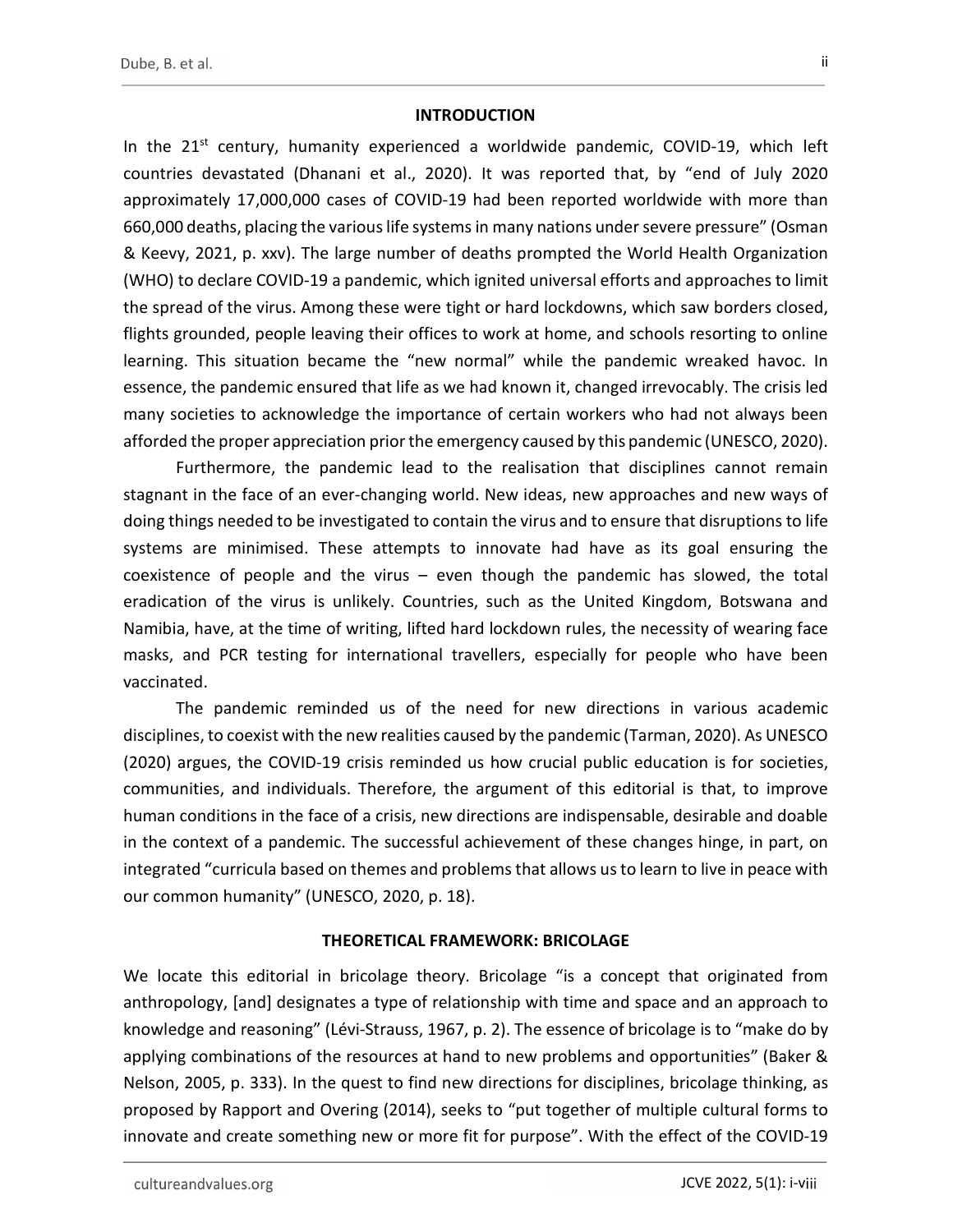pandemic on the world, it became inevitable that disciplines find "different ways of making sense, and pragmatic solutions that are not degraded by situations" (Kincheloe, 2005, p. 326). These different ways, in the context of the pandemic, propel academic disciplines to "evoke strategies that are adopted to construct something out of the little that is available, whether resources or systems, to achieve new goals" (Aagard, 2009, p. 84). With bricolage as their line of thinking, we are convinced that disciplines will see the need to re-examine their approaches to life, in order to ensure they remain relevant in the pursuit to save humanity. We argue this way because bricolage is a theory that "inspires creative thinking because it encourages seeing new relationships between seemingly disparate objects" (Blankenship, 2020: p. 1). In short, we believe this theory is relevant for couch this editorial, because one of the goals of the theory is that it seeks to "promote progressive pedagogy by constructing new things out of what is available" (Louvel, 2013). Academic disciplines have existing structures through which they have been operating. However, through bricolage, academic disciplines could engage with other disciplines, and approach life problems, such as those caused by COVID-19, with a transdisciplinary or interdisciplinary approach. In essence, in the context of the COVID-19 pandemic, we believe that disciplines cannot isolate themselves from other disciplines; instead, they should be working together and removing the boundaries that have isolated academic disciplines.

## Why Reconfigure Disciplines?

Without a doubt, COVID-19 presented humanity with unprecedented challenges (Dhanani et al., 2020, p. 126) in all spheres of life, and rethinking our disciplines to ensure their relevance has become essential. If disciplines are to confront realities during and post COVID-19 successfully, there is a need for us to broaden our approaches, to encompass fluidity, capillarity and the changing contexts of contemporary societies (UNESCO, 2020, p. 10).

### COVID-19 Exposed Unexpected Life Realities

The COVID-19 pandemic exposed the "difficulty of dealing with unexpected situations in centralized bureaucracies and showed us that the real capacity for response and innovation" (UNESCO, 2020, p. 13). Bueddefeld et al. (2021) explain that the pandemic had unprecedented consequences for modern history. Most of the challenges manifested in social, economic and political spheres. One unexpected reality was the massive loss of human life in almost every country. Koh et al. (2021) report that, by December 2021, COVID-19 was the leading cause of death globally. On 17 March 2022, the cumulative global death toll stood at 6 077 252 (WHO, 2022). Almost every country on the globe reported COVID-19-related deaths between 2019 and 2022.

In the education arena, the pandemic caused the abrupt closure of schools and higher education institutions (Gupta & Goplani, 2020; Mirahmadizadeh et al., 2020). Teaching and learning times were lost. Most endowed schools resorted to online learning and blended teaching. Through COVID-19, we discovered what it means to be stuck at home, with computer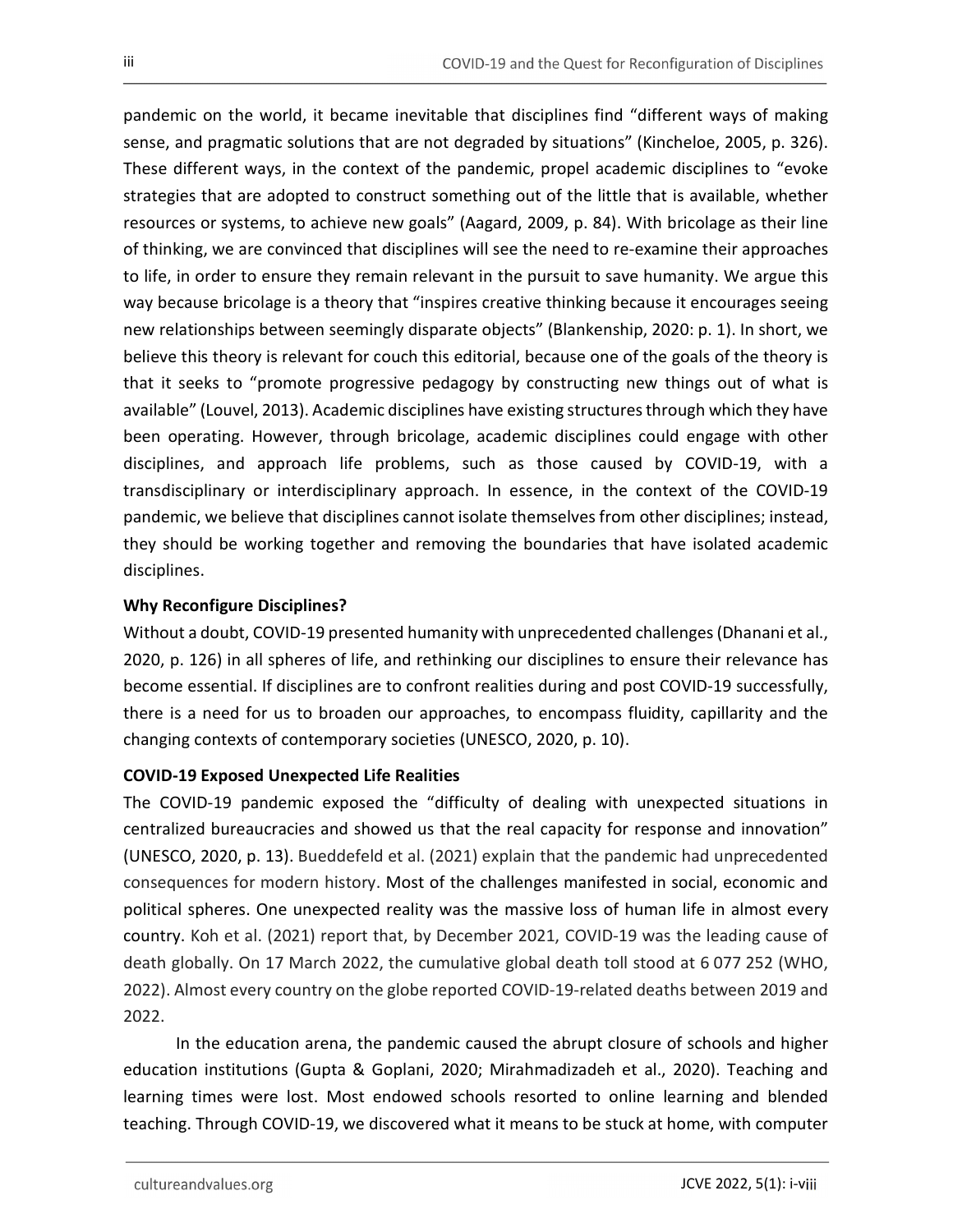screens, laptops and phones being our only way of communicating, we learnt about homeschooling and working from home offices, and we worked out and stayed in touch with loved ones via Zoom, Teams, WhatsApp, Facebook and other software (Maphosa, 2021). These unexpected, new life realities presented challenges as well as opportunities; one such opportunity relates to the need for government agencies to work in unison.

#### Covid Required an Interdisciplinary Approach to Humanity

In our attempts to address the challenges presented by COVID-19, it became clear that everyone needed to come on board to determine the best way to mitigate the pandemic, to limit losses related to life, trade and jobs. An interdisciplinary approach was viewed as the most practical. Interdisciplinarity is defined as different disciplines considering a shared object from different perspectives (Mol & Hardon, 2020). The Gemelli Against COVID-19 Post-Acute Care Study Group (2020) advocates for a health-directed, interdisciplinary approach to boosting post-recovery rates. Fields such as health, education, the retail industry, the transport sector and others adhered to various COVID regulations that had been gazetted by different governments to halt the spread of the virus. Health, as a spotlight discipline, did not disregard what other fields could bring to the table to address the various challenges. Boundaries that had separated disciplines were removed and negotiated, to pave the way for finding solutions to save humanity.

#### Disciplines Often Create Unnegotiated Boundaries

While the idea of a need for interdisciplinary approaches to life's challenges were gaining momentum in some sectors, others guarded their disciplinary boundaries and remained blind to ways their disciplines could integrate other thought processes for the sake of finding solutions for the challenges facing humanity. While we support this argument, we also acknowledge that interdisciplinary spaces are hard to construct, and hard to maintain (Wissoker, 2018). However, the advent of COVID-19 necessitated changes to the landscape and evoked the need for people to bring to the table every available piece of knowledge to solve or mitigate the pandemic. An example of people working together in the South African context is the national disaster command team assembled by President Cyril Ramaphosa, which comprised people from various disciplines, and which was tasked with addressing issues relating to the pandemic. The intent was sustaining communication with the populace and minimising disruption and other side effects. Thus, in this context, reconfiguration of disciplines was required, to allow various academic disciplines to negotiate boundaries, rather than taking isolated stances in the context of the pandemic.

### Disciplines Can Learn from Each Other in the Context of Crisis

In the context of the crisis, and post pandemic, we have seen that disciplines can learn from each another. As educationists, we learnt the meaning of a variety of medical terms, which, prior to the pandemic, were unknown or irrelevant to us. For example, the general populace learnt the meaning of terms such as surgical mask, immunity, asymptomatic, droplet transmission, endemic, and social distance. Academic disciplines need to think about the ways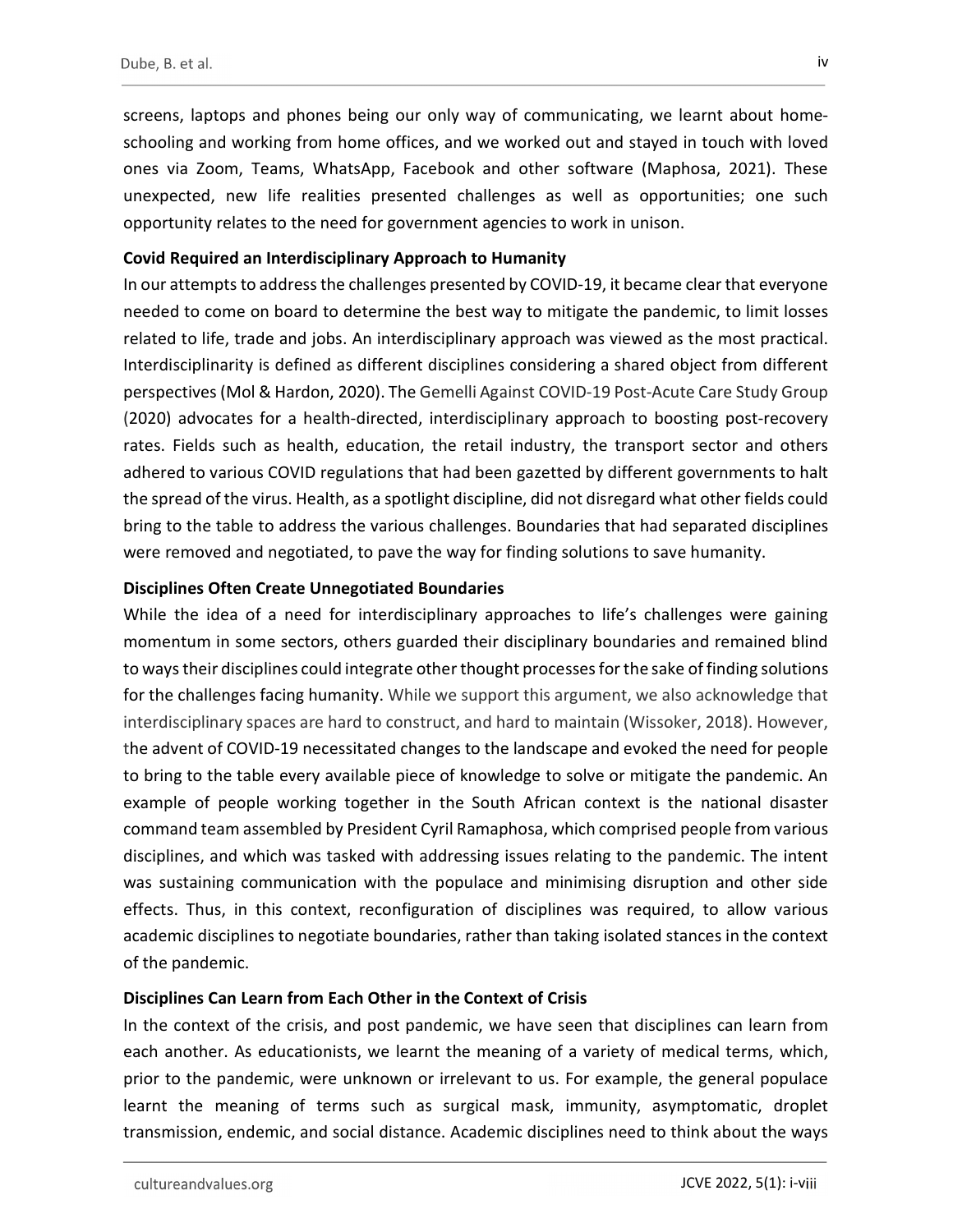they can "develop actors, structures and dynamics which can operate at a global level to make humanity better" (Smith, 2007, p. 35). Negotiation under the context of COVID-19 should be characterised by compromise, which demonstrates that disciplinary consensus is needed to fight a global pandemic (Grunert & Ludwig, 2022).

## Value of Unpacking New Directions: Towards Multidisciplinary Approaches

There is always value in seeking new directions in the quest to make the universe and humanity a better place or norm for all. Doing so requires that academic disciplines learn from and open their spaces to new knowledge, rather than protecting their academic territory. The constantly changing circumstances presented by the COVID-19 pandemic showed us that academic disciplines cannot remain stagnant. Consequently, new thinking and approaches are indispensable for making the world a better place for humanity and other crises such as climate change.

We agree with the observation by UNESCO (2020, p. 10) that the pandemic magnified many of the long-standing challenges facing humanity. The uneven opportunities that divide people within and across nations, in fact, seem to be worsening. Therefore, it is essential to encourage post-pandemic reconstruction, research excellence (as demonstrated by ongoing collaborative research to understand and defeat the virus), pedagogical innovation, and effective responsiveness to various disruptive trends (Wangenge-Ouma & Kupe, 2020). We argue that this is possible from a bricolage thinking approach, since the theory "supports the need for something new from the reworking of those items" (Blankenship, 2020).

This special issue drew many articles from the field of education. We submit that education, as an academic field, should begin to interact with various other academic fields to enact a better world during and after the pandemic. We agree that the "educational response to the COVID-19 crisis has revealed the [need for] capacity of educators to draw on their professional knowledge and collaboratively mobilize with a resourcefulness and creativity" (UNESCO, 2020, p. 13). Achieving this goal cannot be the sole responsibility of educational theories and online teaching, but requires a willingness to open up to various possibilities that can improve education in the context of a crisis. Thus, education should tap into interdisciplinary theories and ideologies that have shaped other fields. Reciprocal learning is inevitable if we are to invest in improving education, so that it can stand in the times of crisis. Thus, we agree with White et al. (2021, p. 240), that "interdisciplinary research can be highly rewarding. It allows research teams to cross disciplinary boundaries, to connect and collaborate on complex issues; and to share and combine expertise that might not be achievable within individual disciplines". Thus, our message to authors was that they should discuss the new directions their fields have acquired, and show how interdisciplinary approaches have and will, in the future, positively impact their fields after the emergence of COVID-19. While COVID-19 was, indeed, a human catastrophe, it reminded us the urgency of "improving on the world that was before presents us all with a real challenge and responsibility. We must build narratives for what the new reality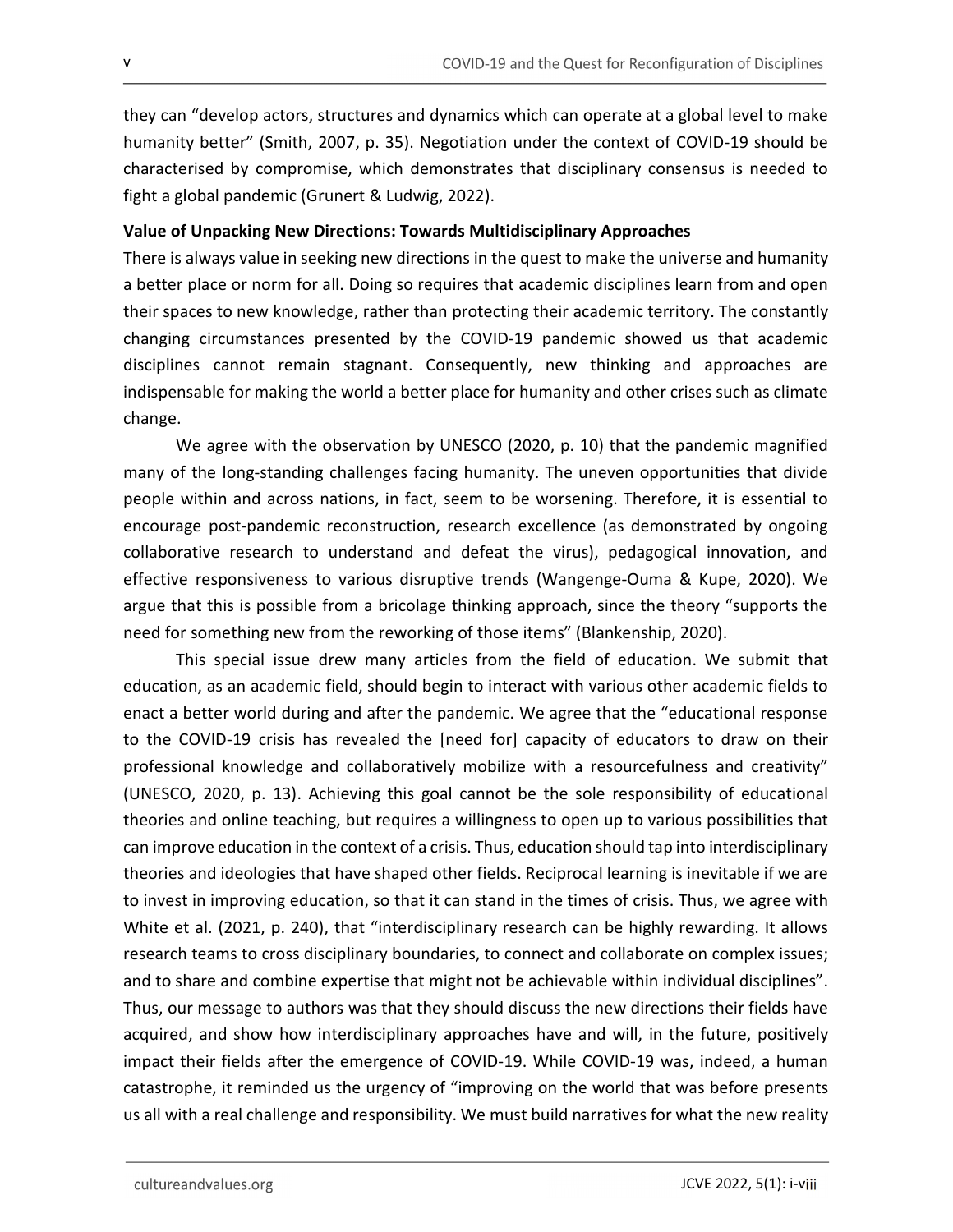could look like" (UNESCO, 2020, p. 24), and this new reality can only arise when we seek new directions, through interdisciplinary approaches to improving the situation for humanity, and trajectories associated with it.

## **CONCLUSION**

This editorial piece introduced the special issue, which has the theme of new directions in and post the COVID-19 era. We argued that, while academic disciplines are independent, the COVID-19 pandemic reminded us that remaining isolated as academic disciplines would not help us to address the challenges associated with the pandemic. It was noted that learning from one another is required if we are to reconstruct a better world, better than the one that was damaged by COVID-19. Interdisciplinary research is key in the quest for new directions, and for reinventing a better world for all. Thus, to achieve this, the special issue covers, but is not limited to the following aspects:

- Transforming higher education and finding new directions in the post COVID-19 era
- **Engaged science: Is it an odd expectation?**
- Teaching STEM education practical work in remote classrooms
- Online learning in rural ecologies, and new directions
- Economic and management sciences and COVID-19: New directions
- A new understanding of human sciences, the social contract and its meaning
- The university as a virtual space and new directions in education
- Student activism in the context of COVID-19, and new directions

### **REFERENCES**

Aagard, M. (2009). Bricolage: Making do with what is at hand. Creative Nursing, 15(2), 82–84. Baker, T., & Nelson, R. E. (2005). Creating something from nothing: Resource construction

through entrepreneurial bricolage. Administrative Science Quarterly, 50(3), 329–366. Blankenship, R. J. (2020). Which window is open? Online discussions and the development of

pre-service pedagogic digital agency. In L. Wilton, & C. Brett (Eds.), Handbook of research on online discussion-based teaching methods (pp. 73–100). IGI Global.

- Bueddefeld, J., Murphy, M., Ostrem, J., & Halpenny, E. (2021). Methodological bricolage and COVID-19: An illustration from innovative, novel, and adaptive environmental behavior change research. Journal of Mixed Methods Research, 15(3), 437–461.
- Dhanani, R., Wasif, M., Pasha, H.A., Hussain, M., Ghaloo, S. K., Vardag, A. B., Mahmood, K., & Hussain, R. (2020). COVID-19: Implications, reactions and future directions. Turkish Archives of Otorhinolaryngology, 58(2), 122–126. https://doi.org/10.5152/tao.2020.5452
- Gemelli Against COVID-19 Post-Acute Care Study Group. (2020). Post-COVID-19 global health strategies: the need for an interdisciplinary approach. Aging Clinical and Experimental Research, 32, 1613–1620. https://doi.org/10.1007/s40520-020-01616-x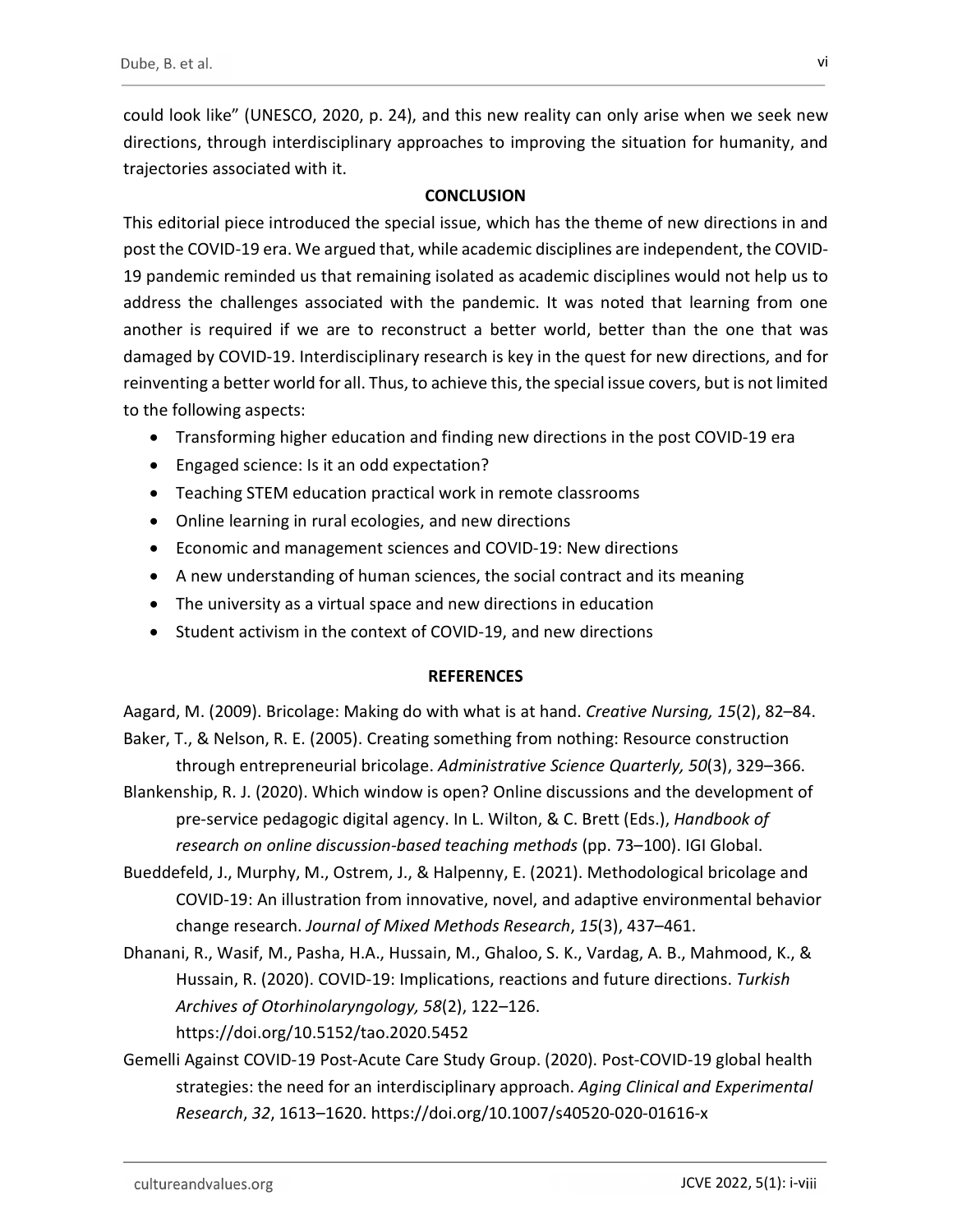- Grunert, C., & Ludwig, K. (2022). Academic reform in fractured disciplines On the Interaction of Bologna, New-Public-Management and the dynamics of disciplinary development. Minerva, 60, 57–80. https://doi.org/10.1007/s11024-021-09452-7
- Gupta, A., & Goplani, M. (2020). Impact of COVID-19 on educational institution in India. Purakala Journal U (CARE Listed), 31(21), 661–671.
- Kincheloe, J. L. (2005). On to the next level: Continuing the conceptualization of the bricolage. Qualitative Inquiry, 11(3), 323–350. https://doi.org/10.1177/1077800405275056
- Koh, H. K., Geller, A. C., & VanderWeele, T. J. (2021). Deaths from COVID-19. Jama, 325(2), 133–134.
- Lévi-Strauss, C. (1967). The savage mind. University of Chicago Press.
- Louvel, S. (2013). Understanding change in higher education as bricolage: how academics engage in curriculum change. Higher Education, 66(6), 669–691.
- Maphosa, V. (2021). Teachers' perspectives on remote-based teaching and learning in the COVID-19 era: Rethinking technology availability and suitability in Zimbabwe. European Journal of Interactive Multimedia and Education, 2(1), e02105.
- Mirahmadizadeh, A., Ranjbar, K., Shahriarirad, R., Erfani, A., Ghaem, H., Jafari, K., & Rahimi, T. (2020). Evaluation of students' attitude and emotions towards the sudden closure of schools during the COVID-19 pandemic: a cross-sectional study. BMC Psychology,
- 8(134). https://doi.org/10.1186/s40359-020-00500-7<br>Mol, A., & Hardon, A. (2020). What COVID-19 may teach us about interdisciplinarity. BMJ Global Health, 5, e004375. https://doi.org/10.1136/ bmjgh-2020-004375
- Osman, A., & Keevy, J. (Eds). (2021). The impact of COVID-19 on education systems in the Commonwealth. The Commonwealth.

https://reliefweb.int/sites/reliefweb.int/files/resources/The%20Impact%20of%20COVI

- D-19\_UPDF.pdf Bapport, N., & Overing, J. (2014). Social and cultural anthropology. The key concepts (3<sup>rd</sup> ed.). Routledge.
- Smith, M. (2007). Negotiating boundaries and borders: Qualitative methodology and development research. In M. Smith (Ed.), Negotiating boundaries and borders (Vol. 8) (pp. 1–9). Emerald Group. https://doi.org/10.1016/S1042-3192(06)08001-3
- Tarman, B. (2020). Editorial: Reflecting in the shade of pandemic. Research in Social Sciences
- and Technology, 5(2), i-iv. https://doi.org/10.46303/ressat.05.02.ed<br>UNESCO. (2020). Education in a post-COVID world: Nine ideas for public action International Commission on the Futures of Education.

https://en.unesco.org/sites/default/files/education\_in\_a\_post-covid\_worldnine\_ideas\_for\_public\_action.pdf

Wangenge-Ouma, G., & Kupe, T. (2020). Uncertain times: Re-imagining universities for new, sustainable futures. Universities South Africa. https://www.usaf.ac.za/wpcontent/uploads/2020/09/Uncertain-Times-Paper.pdf